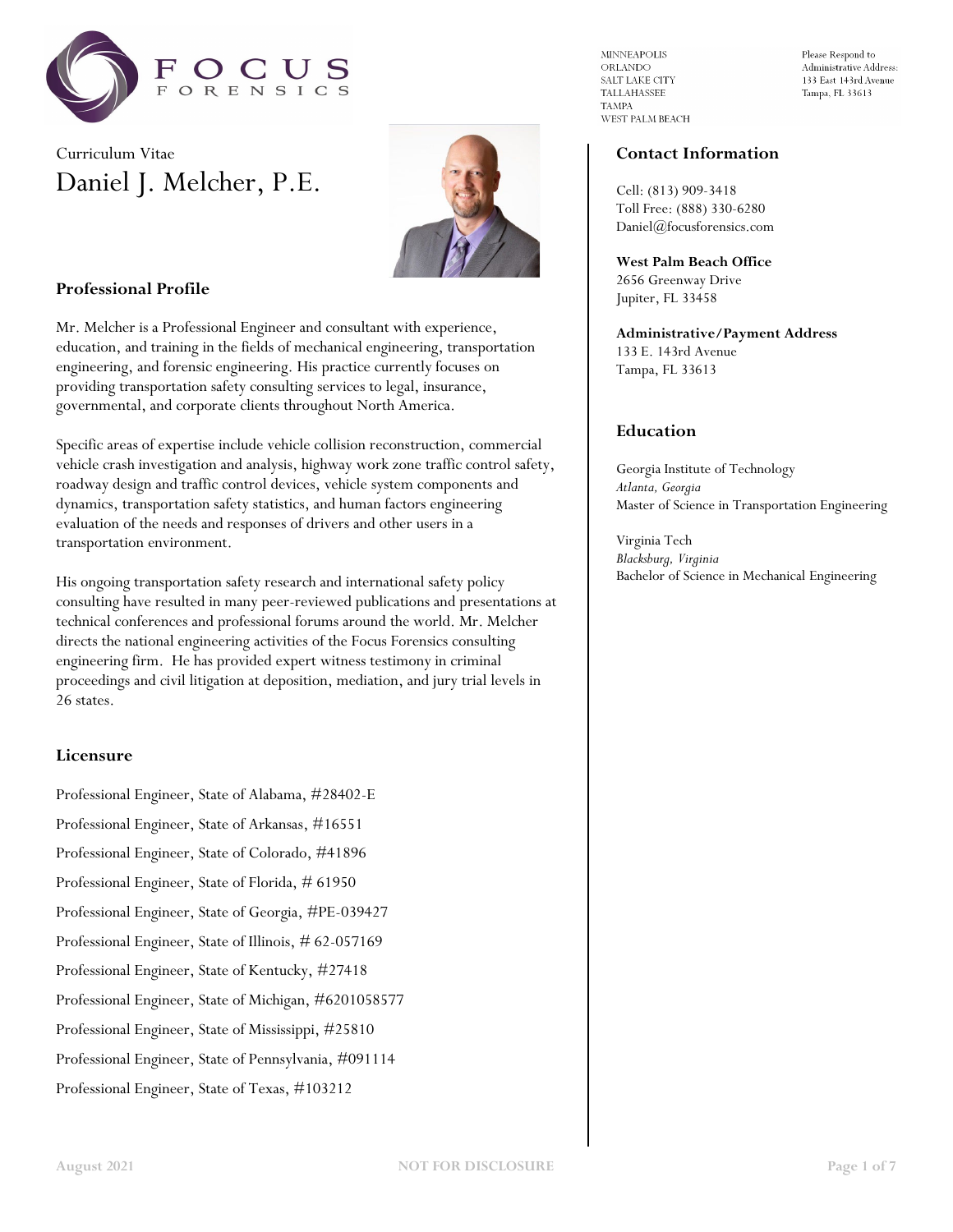

## **Professional Certification**

Board Certified Diplomate in Forensic Engineering Council of Engineering and Scientific Specialty Boards through NAFE

SAE Certification – Accident Reconstruction Certification Program

Accredited Accident Reconstructionist Accreditation Commission for Traffic Accident Reconstruction (ACTAR), #1329

Certified Traffic Control Supervisor American Traffic Safety Services Association (ATSSA)

Work Zone Traffic Control Supervisor Florida Department of Transportation

Certified Crash Data Retrieval (CDR) Technician and Analyst Vetronix

Factory-Certified Engine Control Module (ECM) Data Extractor Detroit Diesel

U.S. DOT Qualified Motor Carrier Safety Inspector

## **Professional Affiliations**

Institute of Transportation Engineers (ITE), Member (Transportation Safety Council)

National Academy of Forensic Engineers (NAFE), Senior Member

Society of Automotive Engineers (SAE), Member

SAE Technical Publication Review Committee Member, Accident Reconstruction Section and Commercial Vehicle Engineering Section

American Society of Mechanical Engineers (ASME), Member

American Society of Civil Engineers (ASCE), Member

National Society of Professional Engineers (NSPE), Member

International Association of Accident Reconstruction Specialist (IAARS), Member

National Association of Professional Accident Reconstruction Specialists, Inc. (NAPARS), Member

**MINNEAPOLIS** ORLANDO SALT LAKE CITY TALLAHASSEE **TAMPA** WEST PALM BEACH

 $\bold{Please}$  Respond to Administrative Address: 133 East 143rd Avenue Tampa, FL 33613

## **Work Experience**

Focus Forensics, LLC Director of Engineering: *2014-Present*

Armstrong Forensic Engineers, Inc. Vice President and Director of Engineering: *2006-2014*

Graduate School of Purdue University Graduate Faculty: *2011-2014*

Rimkus Consulting Group Project Consultant: *2003-2006*

Kimley-Horn and Associates Forensic Engineering Analyst: *2003*

Zook, Moore & Associates Forensic Engineering Analyst: *2000-2003*

Georgia Institute of Technology Research Assistant: *1999-2000*

Toyota Motor Manufacturing Kentucky Engineering Co-op: *1996-1997*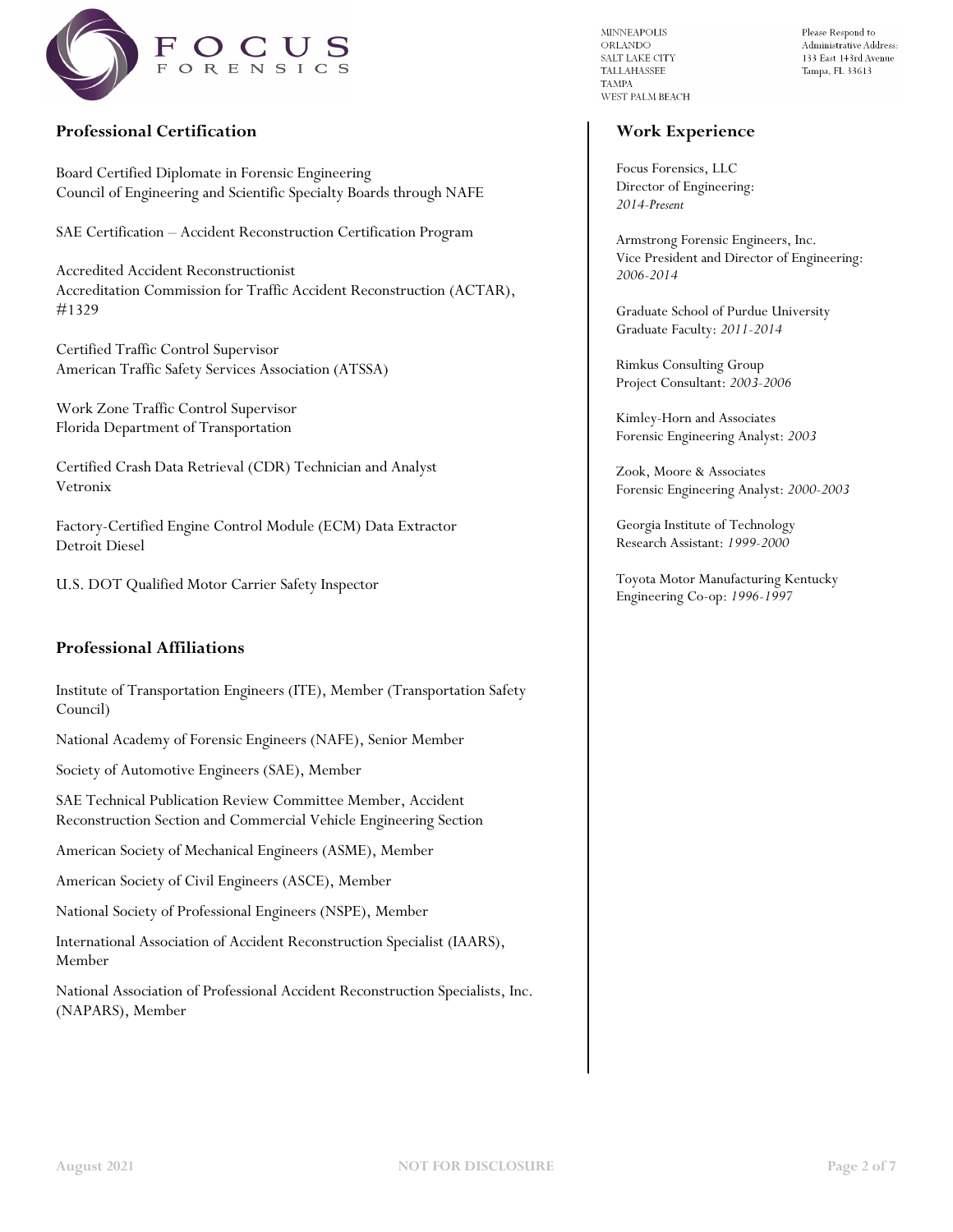

**MINNEAPOLIS** ORLANDO **SALT LAKE CITY TALLAHASSEE TAMPA** WEST PALM BEACH Please Respond to Administrative Address: 133 East 143rd Avenue Tampa, FL 33613

## **Professional Development**

#### **Accident Dynamics Research Center**

• Human Factors: Understanding Driver Response, 2006

## **American Traffic Safety Services Association (ATSSA)**

- Florida Advanced Work Zone Traffic Control, 2004
- Florida Advanced Work Zone Traffic Control Refresher Course, 2008
- Florida Advanced Work Zone Traffic Control Refresher Course, 2012
- Florida Advanced Work Zone Traffic Control, 2017
- Florida Advanced Work Zone Traffic Control Refresher Course, 2021

#### **Collision Safety Institute / ARC**

- Vetronix Crash Data Retrieval (CDR) Certified Analyst Course, 2005
- Annual Crash Conference and Full Scale Crash Testing, 2006
- Annual Crash Conference and Full Scale Crash Testing, 2007
- Annual Crash Conference and Full Scale Crash Testing, 2009
- Annual Crash Conference and Full Scale Crash Testing, 2011
- Annual Crash Conference and Full Scale Crash Testing, 2017

#### **Detroit Diesel Training Center**

• Engine Control Module (ECM) Data Extraction Certification Course, 2005

#### **Engineering Dynamics Corporation**

• Accident Reconstruction Training Course, 2002

#### **European Association for Accident Research and Analysis**

- 22nd Annual Congress, 2013
- 24th Annual Congress, 2015

#### **Georgia Institute of Technology Continuing Education Program**

- Traffic Signal Operations at Local Intersections, 1999
- Traffic Signal Operations in Coordinated Systems, 1999

#### **Institute of Traffic Accident Investigators (ITAI)**

- Motorcycle Collision Reconstruction Seminar, 2011
- Pedestrian Collision Reconstruction Seminar, 2011
- International Conference on Collision Investigation, Interpretation, and Reconstruction, 2011

#### **Institute of Transportation Engineers (ITE)**

- ITE Technical Conference: Making a Difference in Transportation Safety, 2007
- ITE/FHWA Safety Evaluation and Crash Modification Seminar, 2007

#### **Lightpoint Scientific, LLC**

- Motorcycle Collision Reconstruction, 2018
- Advanced Photogrammetry for Collision Reconstruction, 2019

#### **National Academy of Forensic Engineers (NAFE)**

- General Topics in Forensic Engineering, 2007
- General Topics in Forensic Engineering, 2008
- General Topics in Forensic Engineering, 2009
- General Topics in Forensic Engineering, 2009
- Advanced Topics in Accident Reconstruction, 2009
- General Topics in Forensic Engineering, 2010
- Advanced Topics in Accident Reconstruction, 2010
- General Topics in Forensic Engineering, 2011
- General Topics in Forensic Engineering, 2012
- Advanced Topics in Accident Reconstruction, 2012
- General Topics in Forensic Engineering, 2013
- Advanced Topics in Accident Reconstruction, 2013
- General Topics in Forensic Engineering, 2015
- Advanced Topics in Accident Reconstruction, 2015
- General Topics in Forensic Engineering, 2016
- Advanced Topics in Accident Reconstruction, 2016

#### **National Lift Truck**

- OSHA Industrial Powered Lift Truck Operator Course, 2013
- OSHA Industrial Powered Lift Truck Train-the-Trainer Course, 2013

#### **Northwestern University Center for Public Safety**

- Traffic Accident Reconstruction I, 2001
- Traffic Accident Reconstruction 2, 2001
- Heavy Vehicle Crash Reconstruction, 2004
- Advanced Crash Reconstruction Utilizing Human Factors, 2014

#### **Red Vector**

- Florida Professional Engineering Laws and Rules, 2005
- Florida Professional Engineering Laws and Rules, 2007
- Bicycle and Pedestrian Design , 2007
- Better Roadway Design Intersections, 2007
- Florida Professional Engineering Laws and Rules, 2009
- Florida Professional Engineering Laws and Rules, 2011
- Florida Professional Engineering Laws and Rules, 2013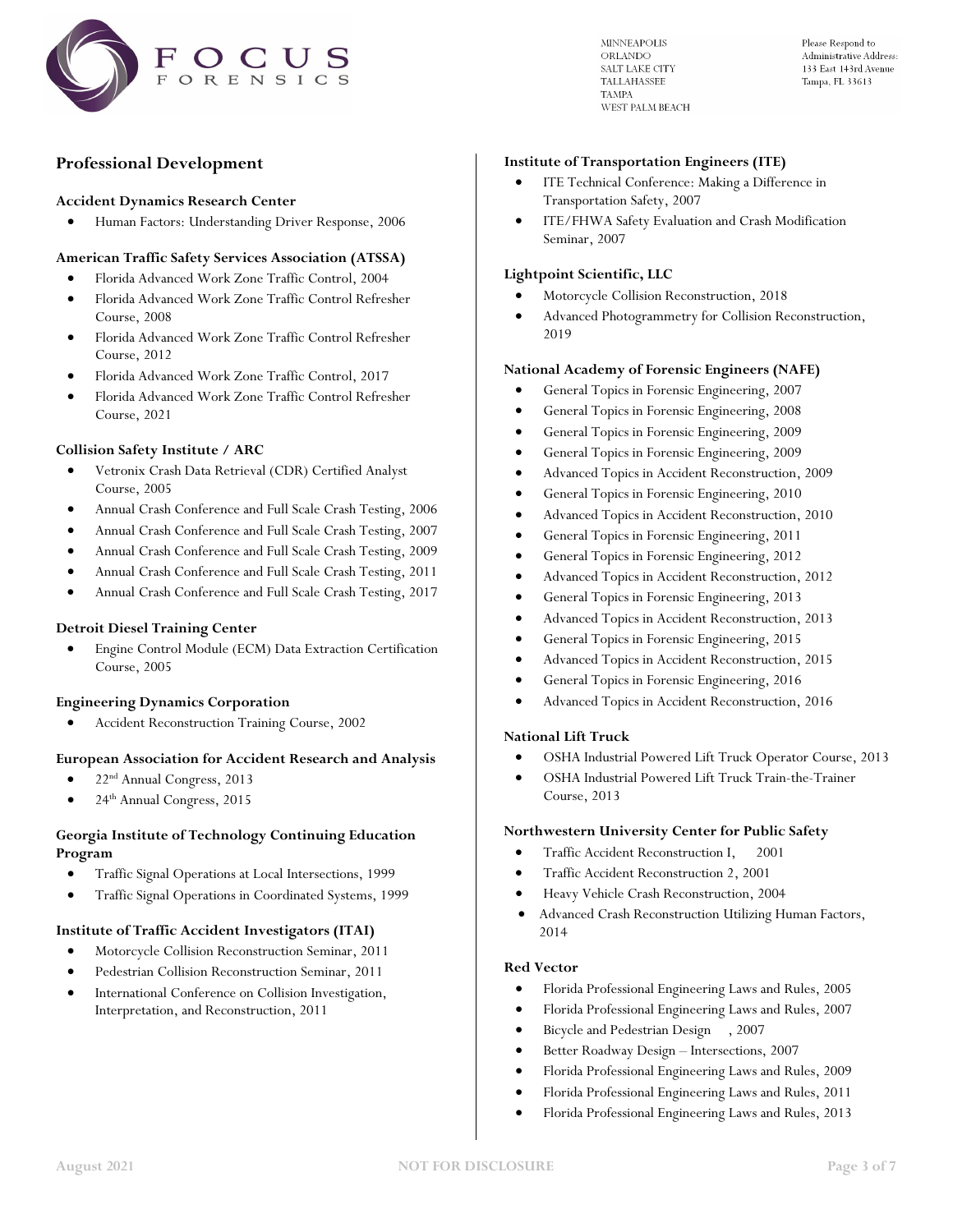

**Professional Development Continued**

#### **Society of Automotive Engineers (SAE)**

- Motor Vehicle Accident Reconstruction, 1999
- Passenger Vehicle Rollover TOPTEC: Causes, Prevention, and Injury, 2002
- Commercial Vehicle Braking Systems, 2008
- Event Data Recorder Symposium, 2011
- Applied Vehicle Dynamics, 2012
- Applying Automotive EDR Data to Traffic Crash Reconstruction, 2013
- Society of Automotive Engineers World Congress, 2016
- Reconstruction and Analysis of Motorcycle Crashes, 2016
- Reconstruction and Analysis of Rollover Crashes of Light Vehicles, 2016
- Vehicle Crash Reconstruction: Principles and Technology, 2019
- Accident Reconstruction, The Autonomous Vehicle and ADAS, 2020
- Fundamentals of Vehicle Dynamics, 2020

#### **Society of Forensic Engineers and Scientists**

• Technical Seminar, 2015

#### **Transportation Research Board Human Factors Workshop**

- Human Factors in the Courtroom: Accident Analysis in the Real World, 2000
- What Causes Accidents and How to Prevent Them, 2001
- Fatalities Arising from Driving in Rural America: What Can Be Done, 2002

#### **U.S. DOT Transportation Safety Institute**

U.S. DOT Motor Carrier Safety Inspector Qualification (396.19), 2008

#### **Virtual Crash**

• Collision Simulation and Reconstruction, 2021

#### **Visual Statement**

• Advanced Animation & Engineering Analysis Using FX3, 2008

#### **World Reconstruction Exposition (WREX)**

- Crash Conference and Full Scale Crash Testing, 2016
- Driver Response
- Rollover Crash Reconstruction
- Speedometers and Collision Reconstruction
- Motorcycle Collision Reconstruction
- Motorcycle Speed from Deformation
- Electronic Data Recorder Update
- Pedestrian Collision Reconstruction
- Commercial Vehicle Air Brakes
- Video Collision Analysis

**MINNEAPOLIS** ORLANDO SALT LAKE CITY **TALLAHASSEE TAMPA** WEST PALM BEACH  $\bold{Please}$  Respond to Administrative Address: 133 East 143rd Avenue Tampa, FL 33613

#### **Seminar and Course Presentations**

"Advanced Technology Solutions for Forensic Construction Evaluations", CLM Construction Conference, 2017

"Assessment of Intersection Visibility of Various Temporary Traffic Control Device Setups", Midwestern/ Great Lakes ITE Conference, 2016

"Maintenance of Traffic and Roadway Design Analysis", World Reconstruction Exposition (WREX), 2016

"Testing Methodology to Evaluate Reliability of a "Frozen" Speedometer Reading in Motorcycle/ Scooter Impacts with Pre-Impact Braking", Society of Automotive Engineers World Congress, 2016

"Forensic Engineering Technology Solution for Highway Work Zone Temporary Traffic Control Investigations", National Academy of Forensic Engineers, 2016

"Photogrammetric Reconstruction Methodology and Engineering Validation for Video-Captured Pedestrian Collisions", Proceedings of the 24<sup>th</sup> Annual Congress of the European Association for Accident Research and Analysis (EVU), 2015

"Handling Roadway Maintenance of Traffic Claims", 21<sup>st</sup> Annual West Region Construction Litigation Conference, 2015

"Accident Reconstruction and Claims Management", 12<sup>th</sup> Annual Service Rental Car Program Conference, 2015

"Forensic Photogrammetric Analysis and Engineering Validation of Video-Captured Pedestrians Collisions" *Society of Forensic Engineers and Scientists*, Technical Seminar, 2015

"Bicycle Tire Friction Coefficient Variance in Wet and Dry Conditions Across Multiple Surface Pavement Types" *European Association for Accident Research and Analysis*, 22nd Annual Congress, Florence, Italy, 2013

"Advanced Forensic Engineering Techniques in Accident Reconstruction" *Special Seminar*, National Academy of Forensic Engineers, 2012

"Applications of GPS Data in Collision Reconstruction" *10th ITAI International Conference on Collision Investigation, Interpretation, and Reconstruction,* Leeds, England, 2011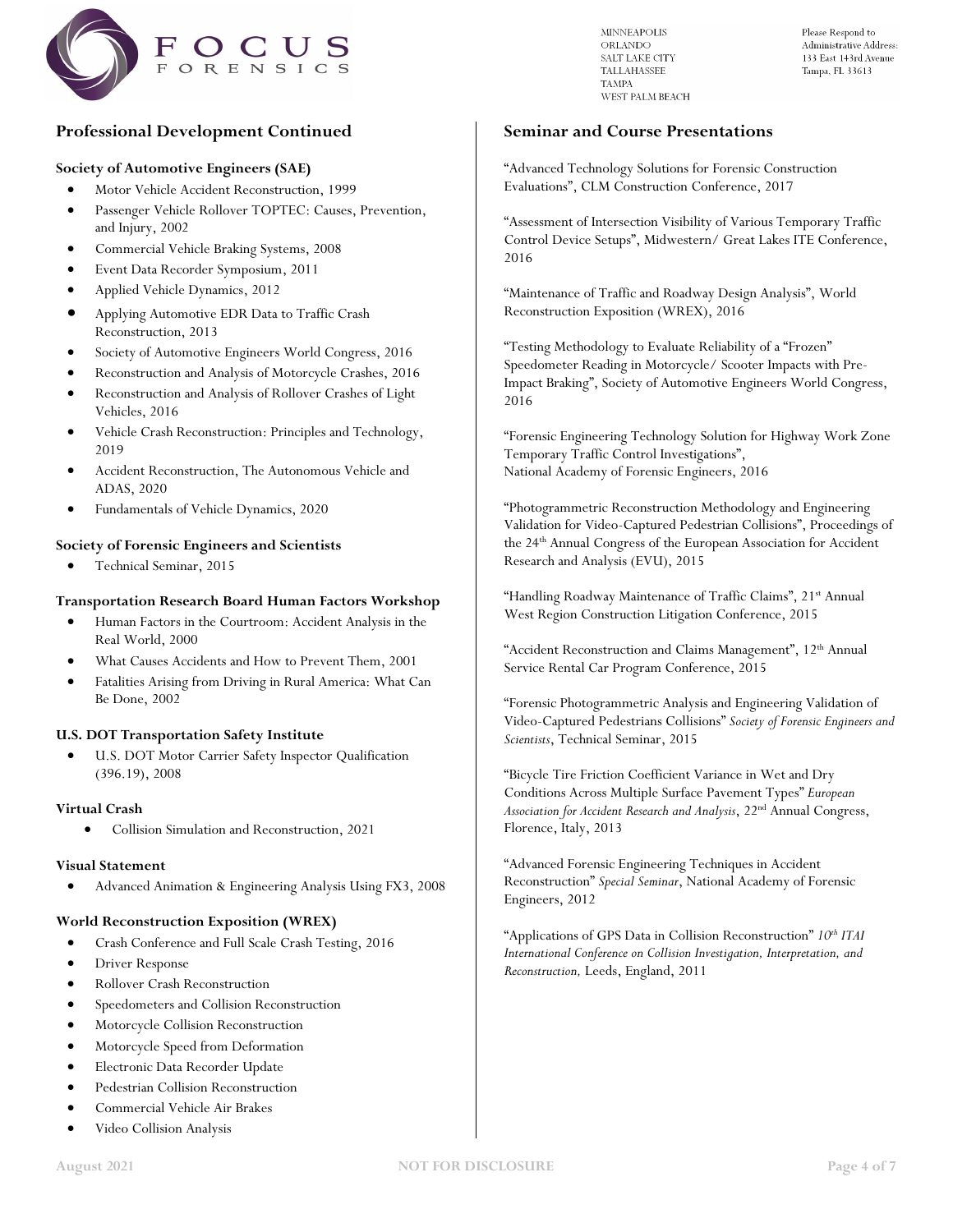

## **Seminar and Course Presentations Continued**

"Handling Large Loss Claims with Limited Information" *PLRB Large Loss Conference*, 2011

"Forensic Engineering Applications of GPS Data" *General Topics in Forensic Engineering Seminar*, National Academy of Forensic Engineers, 2011

"Applications of GPS Data for Collision Reconstruction" *Collision Safety Institute*, Annual Crash Conference, 2011

"Forensic Engineering Analysis of Loading Dock Traffic Patterns" *General Topics in Forensic Engineering Seminar*, National Academy of Forensic Engineers, 2010

"Forensic Engineering Applications in Commercial Vehicle Safety" *Advanced Topics in Accident Reconstruction*, National Academy of Forensic Engineers, 2010

"Forensic Engineering Analysis of Night-Time Pedestrian Collisions" *General Topics in Forensic Engineering Seminar*, National Academy of Forensic Engineers, 2010

"Vehicular and Driver Factors in Commercial Vehicle Safety" *1st International Road Safety Conference*, Cape Town, South Africa, 2009

"Roadway Maintenance Factors in Collision Reconstruction" *1st International Road Safety Conference*, Cape Town, South Africa, 2009

"Forensic Engineering Analysis of Commercial Vehicle Dynamics" *General Topics in Forensic Engineering Seminar*, National Academy of Forensic Engineers, 2009

"Forensic Engineering Applications in Transportation Safety" *Guest Lecturer, Transportation Safety Graduate Course*, Department of Civil and Environmental Engineering, Fulton School of Engineering, Arizona State University, 2009

"Commercial Vehicle Dynamics for Collision Reconstruction" *Collision Safety Institute*, Annual Crash Conference, 2009

"Night-time Pedestrian Safety Factors in South Africa" *1st Annual Road Safety Conference,* Republic of South Africa Road Traffic Management Agency, 2007

"Night-time Pedestrian Collision Reconstruction Factors" *Collision Safety Institute*, Annual Crash Conference, 2007

"Vehicle Accident Analysis & Reconstruction", "Commercial Vehicle Accident Reconstruction", "Roadway Design, Safety, and Work Zone Evaluations", "Impact and Damage Analysis of Low-Speed Vehicle Collisions", "Airbag and Seatbelt Pre-tensioner Technology", "Damage Analysis for Evaluating Consistency and Fraud" *Rimkus Consulting Group, Inc.*, taught at multiple locations on multiple dates, 2003 – 2006

**MINNEAPOLIS** ORLANDO SALT LAKE CITY TALLAHASSEE **TAMPA** WEST PALM BEACH

Please Respond to Administrative Address: 133 East 143rd Avenue Tampa, FL 33613

"Roadway Design and Construction Zone Safety Evaluations" *National Association of Subrogation Professionals*, 2004 Annual Conference, 2004

"Forensic Engineering: Answering the Questions What, Why and How" *Florida Chapter of American Society of Civil Engineers* (ASCE), 2003

"Comprehensive Methodology for Evaluating Sight Distance for Major Road Left Turns" *Institute of Transportation Engineers*, Annual Meeting and Exhibit, 2003

"Driver Oversteer and Directional Control Loss: Physical Fundamentals and Transportation Safety Applications" *Transportation Research Board*, 81st Annual Meeting, 2002

"Sight Distance for Left Turns from the Major Road: Assessment of Gap Acceptance Methodology from a Vehicle/Driver Performance Perspective" *TRANSPO*, 2002 Conference "Safety under the Sun: Technology for Safe and Secure Transportation," 2002

"Bayesian Analysis Development: Feasibility of "Subjective" Engineering Evaluations for Assessing Road Safety Improvements" *Transportation Research Board*, 80th Annual Meeting, 2001

"Traffic Signal Operations in Coordinated Systems" *Georgia Institute of Technology*, Continuing Education Program, 2000

## **Technical Reports and Publications**

Przybyla, J., Melcher, D., "Automotive Fraud Analysis: Going Beyond the Physical Evidence," *Proceedings of the 27th Annual Congress of the European Association for Accident Research and Analysis (EVU)*, 2018

Melcher, D., Przybyla, J., Palframan, K., Rush, T., "Big Data Analysis – Combining GPS with Traffic Signal Data Logger Records," *Proceedings of the 27th Annual Congress of the European Association for Accident Research and Analysis (EVU)*, 2018

Melcher, D., Przybyla, J., Rush, T., Palframan, K., "Introduction to Traffic Signal Data Loggers and their Application to Accident Reconstruction." *SAE Technical Paper* 2018-01-0527, 2018

Melcher, D., Keller, R., "Forensic Engineering Technology Solutions for Highway Work Zone Temporary Traffic Control Investigations." *Journal of the National Academy of Forensics Engineers (NAFE)*, 2016

Montalbano, P., Melcher, D., Keller, R., Rush, T., Przybyla, J., "Testing Methodology to Evaluate Reliability of a "Frozen" Speedometer Reading in Motorcycle/ Scooter Impacts with Pre-Impact Braking." *SAE Technical Paper* 2016-01-1482, 2016

Melcher, D., Rush, T., Przybyla, J., Keller, R., Montalbano, P., "Photogrammetric Reconstruction Methodology and Engineering Validation for Video-Captured Pedestrian Collisions", *Proceedings of the 24th Annual Congress of the European Association for Accident Research and Analysis (EVU)*, 2015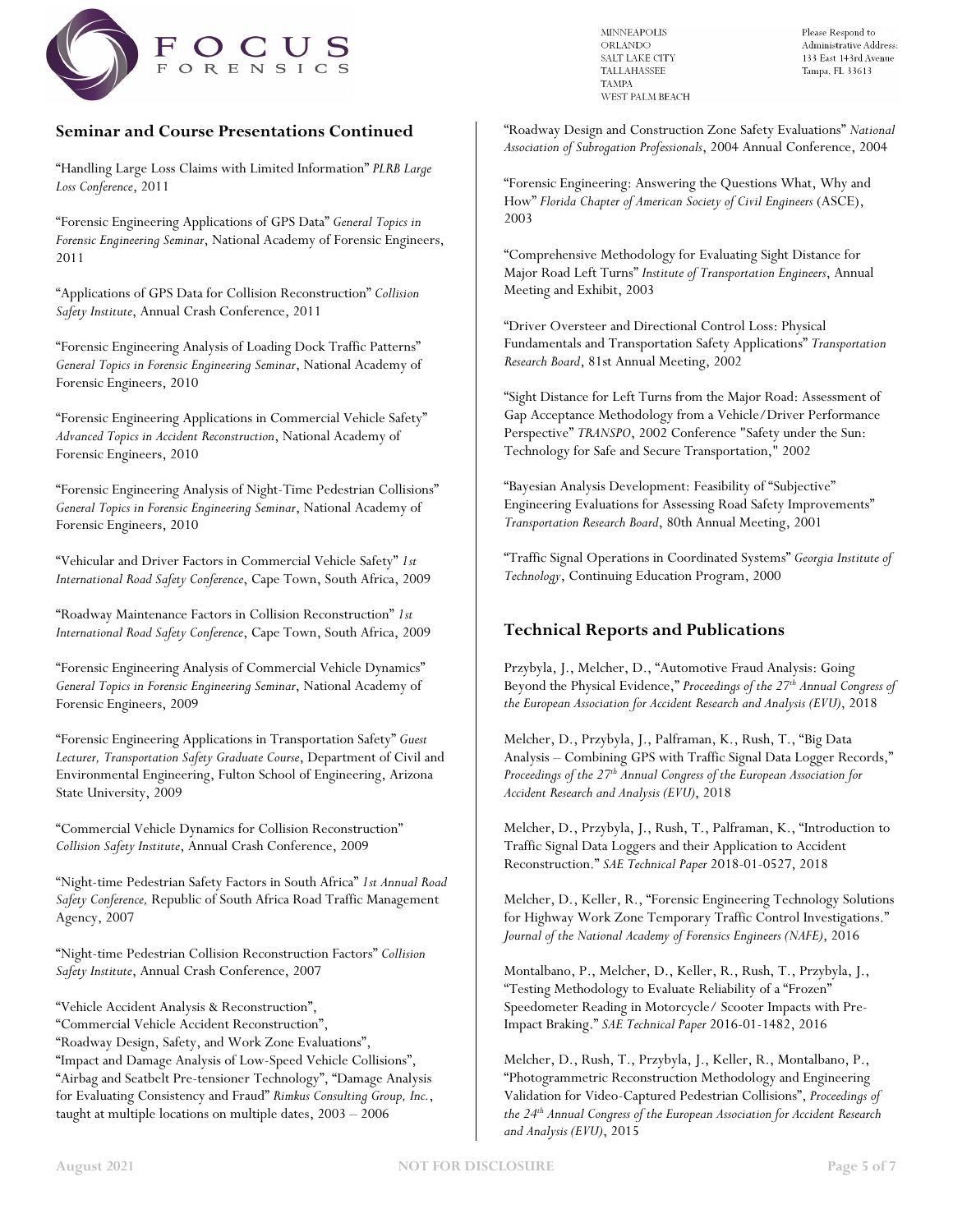

## **Technical Reports and Publications Continued**

Rush, T., Przybyla, J., Melcher, D., Sax, C., "Video Analysis and Analytical Modeling of Actual Vehicle/ Pedestrian Collisions." *SAE Technical Paper* 2014-01-0483, 2014

"Bicycle Tire Fiction Coefficient Variance in Wet and Dry Conditions Across Multiple Surface Pavement Types" *European Association for Accident Research and Analysis*, 22nd Annual Congress, Florence, Italy, 2013

Przybyla J., Rush T., Melcher D., Robinson S., "Light Bulb Filament Distortion Thresholds by Voltage and Delta-V." *SAE Technical Paper* 2013-01-0752, 2013

Melcher D., "Forensic Engineering Applications of GPS Data." *Journal of the National Academy of Forensics Engineers (NAFE)*, 2012

Melcher D., "Forensic Engineering Analysis of a Truck Accident." *Journal of the National Academy of Forensics Engineers (NAFE)*, 2011

Armstrong J., Melcher D., "Forensic Engineering Analysis of Loading Dock Traffic Patterns." *Journal of the National Academy of Forensics Engineers (NAFE)*, 2011

Melcher D., "Forensic Engineering Analysis of Night-Time Pedestrian Collisions." *Journal of the National Academy of Forensics Engineers (NAFE)*, 2011

"Applications of GPS Data in Collision Reconstruction" *Collision Magazine*, 2011

"Applications of GPS Data in Collision Reconstruction" *Proceedings of the 10th ITAI International Conference on Collision Investigation, Interpretation and Reconstruction*, Leeds, England, 2011

"Commercial Vehicle Dynamics for Collision Reconstruction" *Collision Magazine*, 2009

"Vehicular and Driver Factors in Commercial Vehicle Safety" *Proceedings of the 1st International Road Safety Conference*, Cape Town, South Africa, 2009

"Roadway Maintenance Factors in Collision Reconstruction" *Proceedings of the 1st International Road Safety Conference*, Cape Town, South Africa, 2009

"Risk Evaluation for Highway Transportation of "Toxic Gas" Hazardous Materials" Co-authored with Liu Hao-Xue of the School of Automobile Engineering, Chang'an University, China. *Transportation & Development Institute* 9th International Conference of Chinese Transportation Professionals, 2009

"Commercial Vehicle Dynamics for Collision Reconstruction" *Proceedings of the Republic of South Africa Road Traffic Management Agency* 2nd Annual Crash Conference, 2008

**MINNEAPOLIS** ORLANDO SALT LAKE CITY **TALLAHASSEE TAMPA** WEST PALM BEACH

 $\bold{Please}$  Respond to Administrative Address: 133 East 143rd Avenue Tampa, FL 33613

"Statistical Cause Analysis and Potential Countermeasures for Commercial Motor Vehicle Collisions in China" Co-authored with Yiyi Wang of the Beijing University of Technology, Beijing China. *Transportation & Development Institute* Symposium on Transportation and Development Innovative Best Practices, 2008

"Understanding Heavy Truck Engine Data Recorders" Co-author of informational website, www.heavytruckedr.org, 2007

"Night-time Pedestrian Safety Factors in South Africa" *Proceedings of the Republic of South Africa Road Traffic Management Agency* 1st Annual Crash Conference, 2007

"Night-time Pedestrian Collision Reconstruction Factors" *Collision Magazine*, 2007

"Comprehensive Methodology for Evaluating Sight Distance for Major Road Left Turns." *ITE Compendium of Technical Papers*, 2003

"Sight Distance for Left Turns from the Major Road: Assessment of Gap Acceptance Methodology from a Vehicle/Driver Performance Perspective" *Proceedings of the TRANSPO* 2002 Conference - "Safety under the Sun: Technology for Safe and Secure Transportation," 2002

"Driver Oversteer and Directional Control Loss: Physical Fundamentals and Transportation Safety Applications" *Proceedings of the 81st Transportation Research Board Annual Meeting*, 2002

"Feasibility of 'Subjective' Engineering Assessments of Road Safety Improvements: Bayesian Analysis Development" *Transportation Research Record 1758*, "Highway Safety Design, Features, and Evaluation," 2001

"Bayesian Analysis Development: Feasibility of "Subjective" Engineering Evaluations for Assessing Road Safety Improvements" *Proceedings of the 80th Transportation Research Board Annual Meeting*, 2001

"Scientific Approaches for Transportation Research" Co-author. *National Cooperative Highway Research Program Project 20-45*, 2000

## **Academic Research Programs**

"Investigation and Identification of Principal Factors Contributing to Fatal Crashes in the Southeastern United States" Georgia Tech and Federal Highway Administration, 1999-2000

"Investigation of Countermeasures for Reducing Fatal Crashes in Georgia: A Causal Chain Analysis" Georgia Tech and Georgia Department of Transportation, 1999-2000